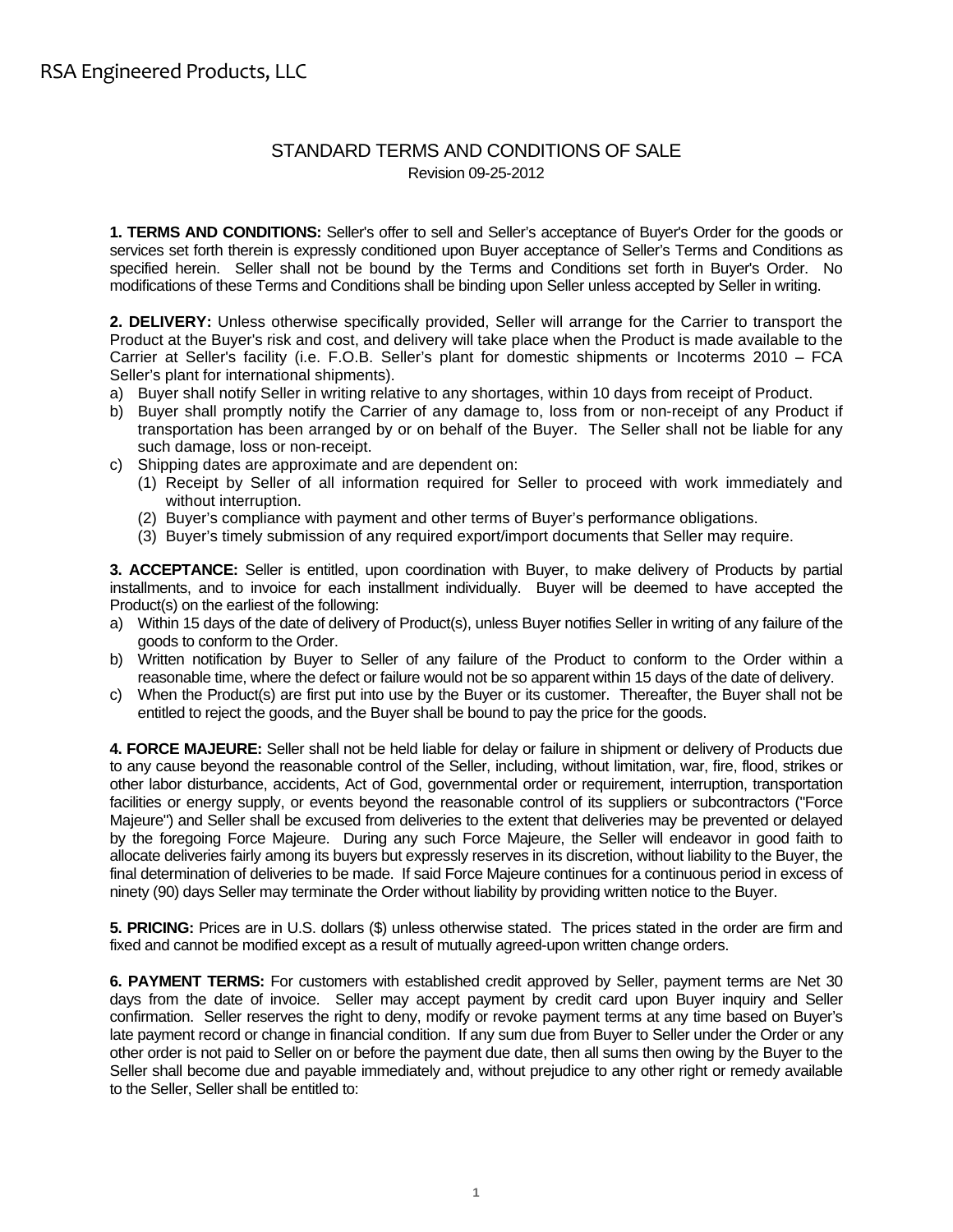- a) Cancel or suspend performance of the Order, including suspending deliveries of the Product until arrangements as to payment or credit have been established which are satisfactory to the Seller.
- b) Require the Buyer to pay for Products prior to shipment from the Seller's place of business.
- c) Charge the Buyer interest calculated on a daily basis on all overdue amounts (both before and after judgment) until actual payment at the rate of four per cent (4%) per annum until payment is made in full.

**7. TAXES:** Seller's prices do not include sales, use, excise or similar taxes. Consequently, in addition to the price specified, the amount of any present or future sales, use, excise or similar tax applied directly to the sale hereunder shall be paid by Buyer or, in lieu thereof, Buyer shall provide a tax exemption certificate acceptable to the taxing authorities.

**8. EXPORT COMPLIANCE:** The information which the Parties disclose, and the Products which the Parties deliver to each other pursuant hereto may be subject to the provisions of trade compliance regulations (including export and import regulations) of various countries. The Parties acknowledge that licenses from the applicable regulatory agency may be required before the Parties may disclose or deliver such information and/or Products hereunder, and that such licenses may impose further restrictions on use and further disclosure of such information and/or Products. The Parties agree to comply with all applicable governmental regulations as they relate to the import, export and re-export of information and/or Products hereunder. Each Party shall indemnify and hold the other Party harmless to the full extent of any loss, damage or expense, excluding lost profits, for any failure of the other Party to comply with such laws and regulations. Seller shall not be liable for delays or refusals by governmental authorities or other authorities to grant licenses or approvals, nor for suspension or revocation thereof. Buyer is responsible for providing Seller-requested information, including but not limited to end-use/end-user information necessary for obtaining export licenses or other export approvals.

**9. TERMINATION FOR CONVENIENCE:** In the event Buyer terminates the Order for Buyer's convenience, Buyer shall pay the Seller as follows:

- a) All amounts due under the Order in respect of work performed and goods delivered up to the date of termination.
- b) Any sums which have been paid by the Seller to its subcontractors and supply chain to carry out Buyer's requirements.
- c) The cost of any work, materials and tooling purchased by Seller including initial costs and preparatory expenses allocable thereto, exclusive of costs attributable to goods and services paid or to be paid for the Order (and not otherwise used by the Seller).
- d) Any non-recurring engineering and project investment costs not paid by Buyer or recovered by Seller under the Order.
- e) The costs of settling and paying claims arising out of the termination of work under subcontracts as provided above, exclusive of the amounts paid or payable on account of supplies or materials delivered or services furnished by the subcontractor prior to the effective date of the termination of work.

## **10. WARRANTY AGREEMENT:**

- a) Seller expressly warrants that all Products furnished hereunder conform to the specifications, drawings and samples which have been mutually agreed to by the Parties within the Order, and at time of delivery will be free from defects in material and workmanship.
- b) If Buyer submits to Seller reasonable written details establishing a breach of the warranty set forth above, Seller's liability for failure of any Product to comply with the foregoing shall be limited to replacing or repairing that Product found to be defective. Such Product will be repaired or replaced, at Seller's sole option, without charge and will be re-warranted for the remainder of the original warranty period. Should said defect be determined not to be covered by warranty, Seller shall advise Buyer of such and shall not proceed further without Buyer's written authorization to do so.
- c) Buyer shall pay all costs to return the Product to Seller. Seller shall pay all reasonable packaging and transportation costs for return of the Product of a valid warranty claim to Buyer. Seller is not liable for the removal of Products from, or installation of the Product into, any other property to which it may be attached or incorporated.
- d) Seller's warranty liability is limited to the repair or replacement of defective Products, or, if repair or replacement is impossible or cannot be accomplished within a reasonable period of time, Seller at its sole discretion will return the purchase price including transportation. No allowances shall be made to Buyer for any transportation, labor charges or parts, adjustments or repairs, or any other work performed by Buyer or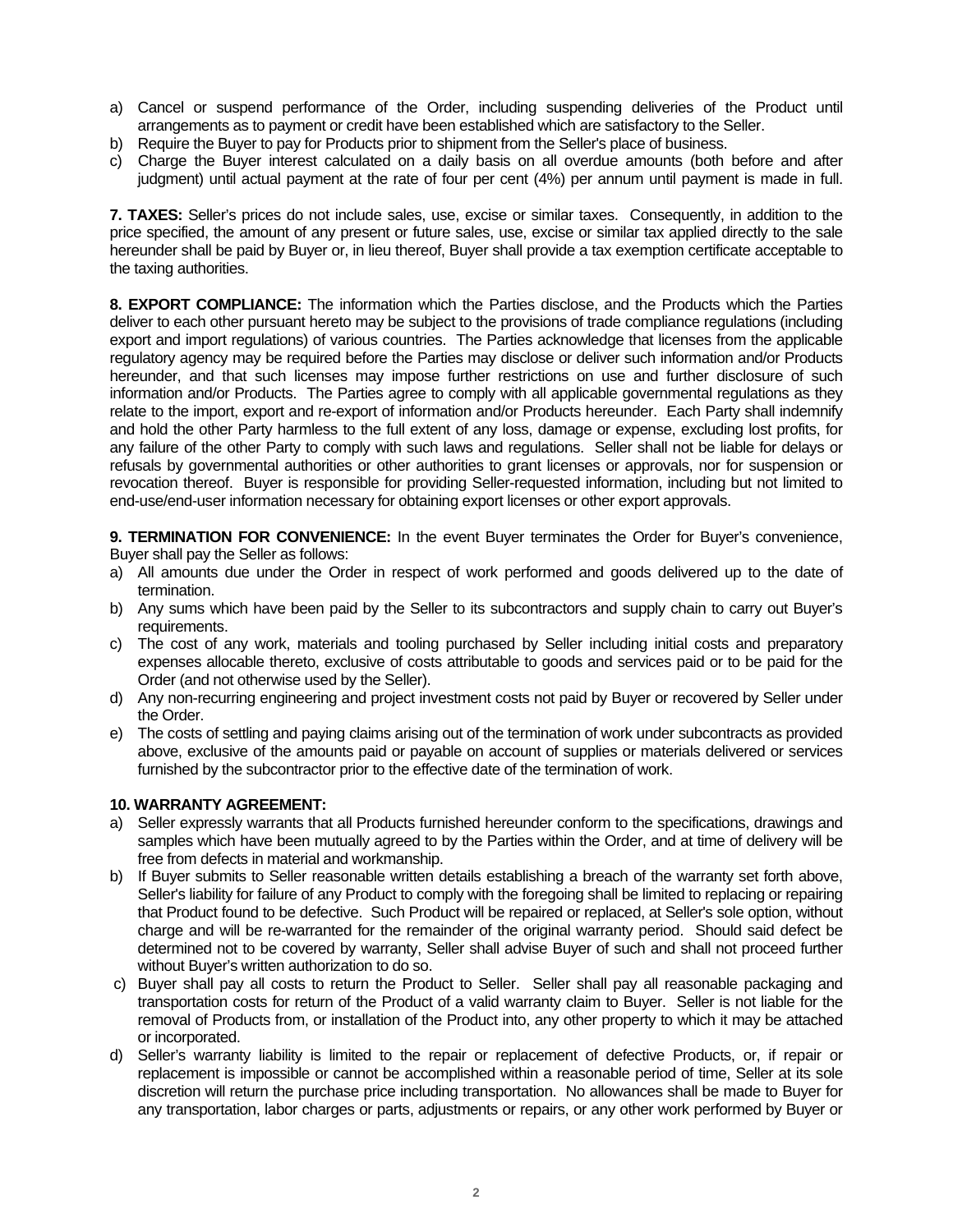third parties, unless such charges are authorized in advance.

- e) Seller's liability under this warranty for NEWLY MANUFACTURED and OVERHAULED components shall expire if it has not received written notice of defect within thirty days after discovery of defect, or twelve months from the date of Product delivery to Buyer, whichever period first expires. Seller's warranty period for REPAIRED components shall expire six months from the date repaired article is delivered to Buyer for parts replaced only.
- f) EXCLUSIONS FROM WARRANTY: These warranties shall not extend to:
	- (1) Any Product or parts thereof which has been modified, altered, installed, used or serviced otherwise than in conformity with Seller's applicable specifications, manuals, bulletins or instructions, or, if none, for Product or parts which have been subjected to improper installation, misuse or neglect. The warranty shall not apply to any Product or parts thereof furnished by Buyer or acquired from others at Buyer's request to Buyer's specifications.
	- (2) Items which are expendable in nature, such as, but not limited to, diodes, transistors, o-rings, packings, fuses, etc. Seller does not agree to repair or replace such items.
	- (3) Seller shall not be responsible for removal of the Product from, or installation of the Product into, any other property to which it may be attached or incorporated, for any costs related thereto, or for any special, indirect, consequential, collateral, or other damages.
	- (4) Any Product not manufactured by Seller. Buyer shall only be entitled to the benefit of any warranty or guarantee given by the manufacturer to the Seller, to the extent that it is assignable by the Seller to the Buyer.
	- (5) Product that has not been maintained or operated in accordance with Seller's instructions.
	- (6) Minor deviations from specifications which do not affect performance of the Product shall not be deemed to constitute defects in materials or workmanship or a failure to comply with these specifications referred to herein. The need for regular overhaul of warranted equipment shall not constitute a defect or failure under this warranty.
	- (7) Normal wear and tear, willful or accidental damage, harsh environment, experimental running.
	- (8) Product with a stated shelf life or 'use by' date, if such shelf life has expired or 'use by' date has passed.
	- (9) Tooling purchased or made for the purpose of manufacturing the Product.
	- (10) Buyer or its customer fails to afford the Seller a reasonable opportunity to inspect the Products.

ANY OTHER WARRANTIES, WHETHER EXPRESS, IMPLIED IN FACT OR IMPLIED IN LAW, ARE HEREBY SPECIFICALLY EXCLUDED, INCLUDING WITHOUT LIMITATION THE IMPLIED WARRANTY OF FITNESS FOR A PARTICULAR PURPOSE. THE REMEDIES OF BUYER SHALL BE LIMITED TO THOSE PROVIDED HEREIN. IN NO EVENT WILL SELLER BE LIABLE FOR SPECIAL, INCIDENTAL OR CONSEQUENTIAL DAMAGES OR FOR LOSS OF PROFIT, LOSS OF REVENUES OR LOSS OF USE.

**11. LIMITATION OF LIABILITY:** Nothing in the Order shall exclude or limit liability for death or personal injury caused by Seller's negligence or for fraudulent misrepresentation or for any liability that cannot legally be excluded or limited.

This document sets out the entire liability of Seller (including any liability for the acts or omissions of its subcontractors) in respect of any breach of the Order and any representation, statement or act of tort or omission including negligence arising under or in connection with the Order. All warranties, conditions and other terms implied by statute or common law are, to the fullest extent permitted by law, excluded from the Order.

EXCEPT AS STATED ABOVE, THE TOTAL AGGREGATE LIABILITY OF SELLER ARISING OUT OF OR IN CONNECTION WITH THE PERFORMANCE OF THE ORDER, WHETHER FOR NEGLIGENCE OR OTHERWISE, SHALL IN NO EVENT EXCEED THE AMOUNT PAID BY BUYER UNDER THIS ORDER IN THE YEAR PRECEDING NOTIFICATION OF LIABILITY. IN NO EVENT SHALL SELLER BE LIABLE FOR LOSS OF PROFIT, LOSS OF USE, LOSS OF BUSINESS, LOSS OF REVENUE OR FOR ANY INCIDENTAL, SPECIAL, INDIRECT OR CONSEQUENTIAL LOSS HOWSOEVER CAUSED.

**12. INTELLECTUAL PROPERTY RIGHTS:** Any intellectual property rights (including, without limitation, patents, registered and unregistered designs, trademarks and service marks (registered or not) and copyright and any applications for them) in the Product or in any molds, tools, designs, drawings, or production data owned by Seller or created by Seller in the course of the performance of the Order or otherwise used in the manufacture of the Products shall remain Seller's property unless otherwise expressly agreed by Seller. Seller grants, on full